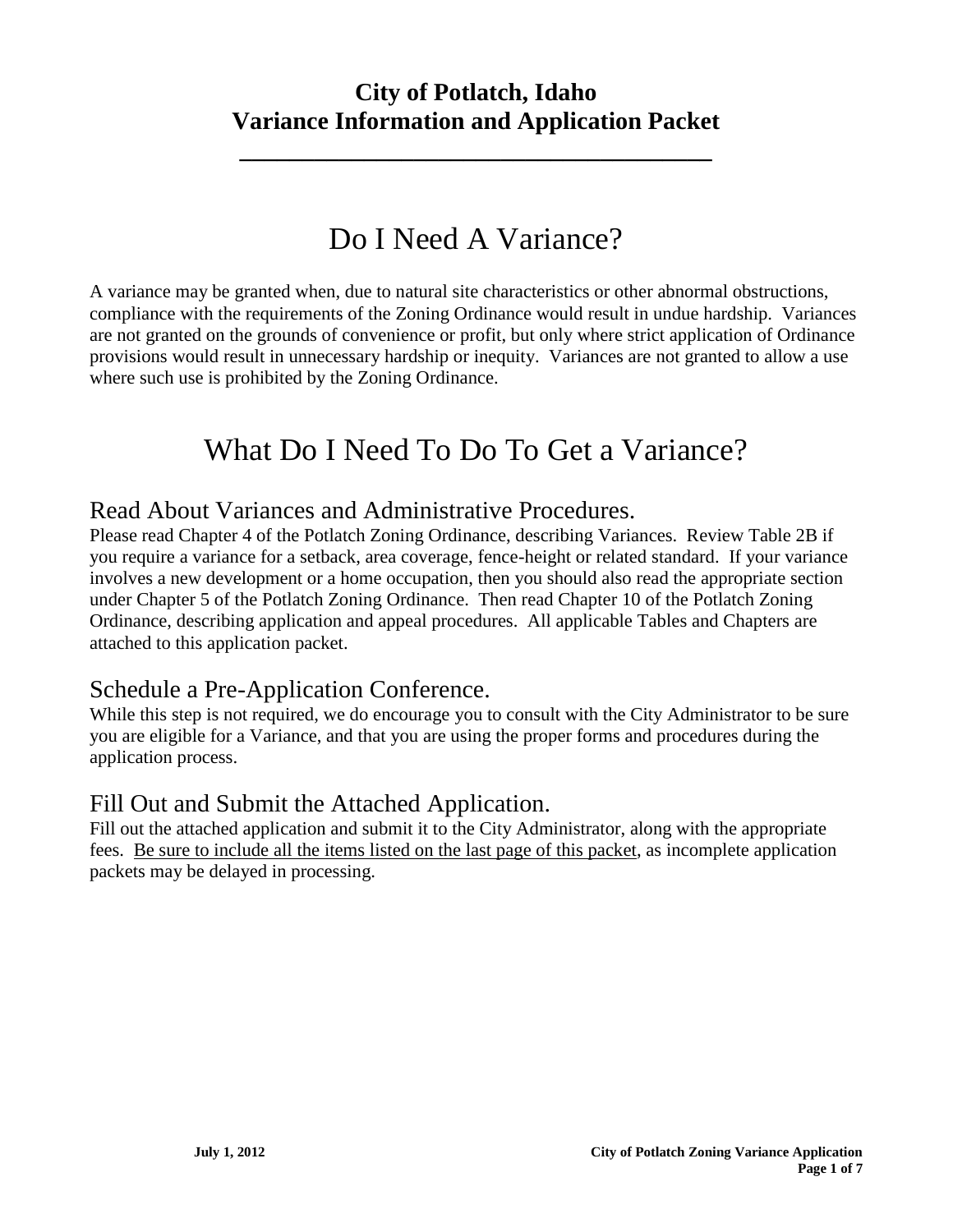# What Happens Next?

## Public Hearing Date Scheduled

A date will be chosen for a public hearing. The time frame can be anywhere from 3 to 5 weeks after submittal of application material and fee. A public notice will be posted at the post office and published in the newspaper. Residents within 300 feet of the proposed project will be informed by way of a more thorough notice prepared by you, the applicant, and mailed by the city (there will be separate charge for these mailings).

## Public Hearing

Public hearings will be held in the city council chambers unless a larger audience is expected whereby an alternate location will be chosen. The purpose of the hearing is to allow you, the applicant, an opportunity to inform the community and your neighbors of your proposed project and why you require a variance from the designated standards. It is also is an opportunity for citizens of Potlatch both for and against the proposed project to express their views. The procedure for the public hearing is as follows:

- 1. Presentation by a member of the P&Z commission.
- 2. Open Public Hearing
	- a. Statement of applicant
	- b. Statements of other persons in favor
	- c. Statements by those opposed
	- d. Applicant's rebuttal
- 3. Close Public Hearing

A chairman will run the hearing. Time limits may be prescribed at the beginning of the hearing to allow for equal representation and for expediting the process. Each person will be allowed to speak without being interrupted or cross-examined. Written statements over one page in length will be accepted for the record but will not be read at the public hearing.

## Decisions

A decision will likely be given soon after the close of the public hearing, perhaps the same evening, but the commission may take up to 120 days to deliberate on particularly complicated cases. The commission's responsibility is to weigh all views and consider the evidence provided to them in making a decision. Approved variances may have a list of conditions that must be met. This is an agreement between the applicant and the city and is subject to periodic inspections to verify conformity. If the variance is denied there is the option of appeal. If the variance is approved, any opponent who testified during the public hearing may also file an appeal.

## Appeal Process

Appeals must be submitted not later than 10 days after a decision has been granted by the P&Z Commission. Appeals must be submitted in writing and state clearly why the appeal is being made. The City Administrator can help in guiding anyone wanting to prepare an appeal. After the appeal is received the city council will set a date for a hearing.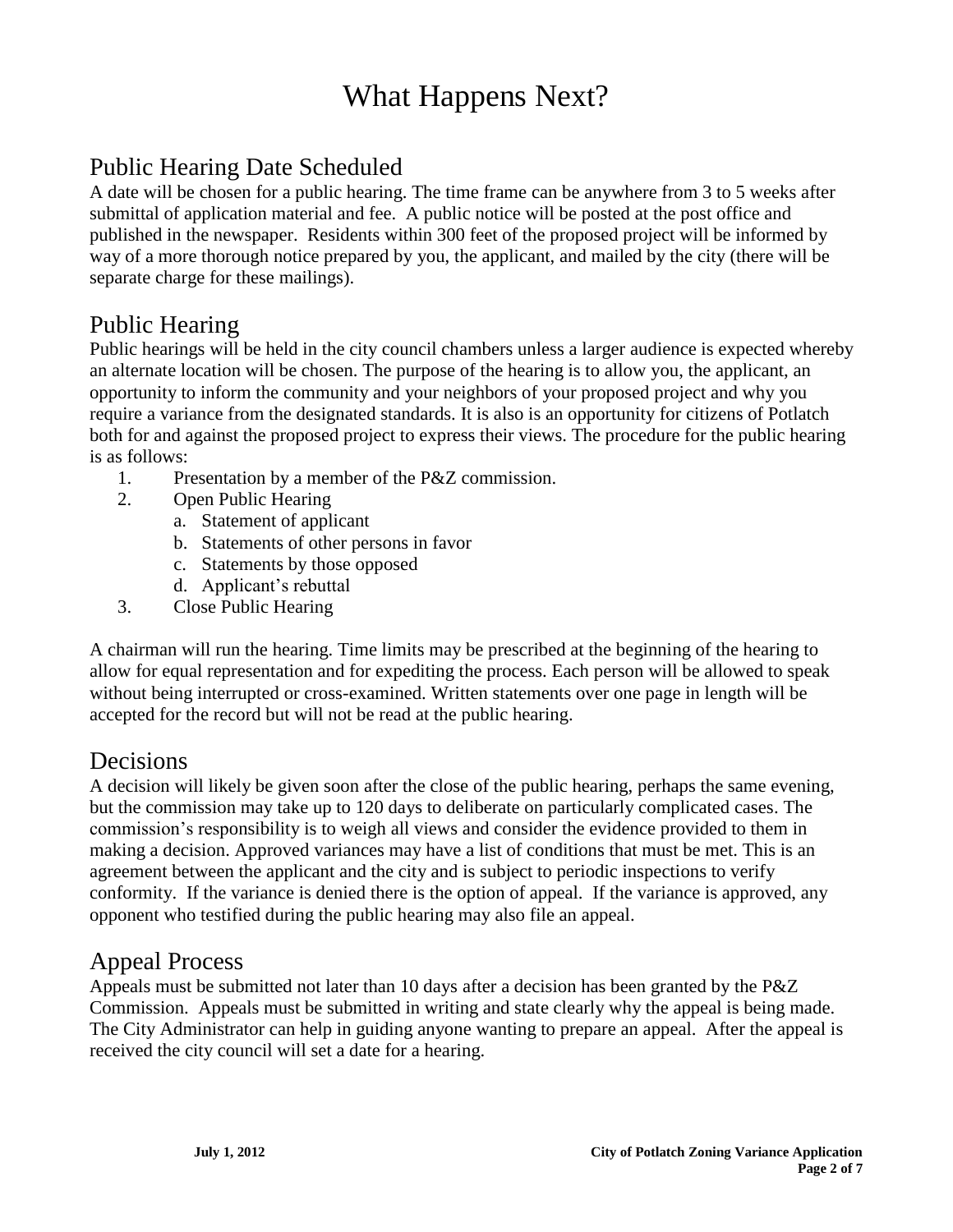## *City of Potlatch* **Zoning Variance Application**

(Please type or print clearly)

|                                 |                           |                                                                                                    |            | Middle               | Last                                                                                                                      |  |
|---------------------------------|---------------------------|----------------------------------------------------------------------------------------------------|------------|----------------------|---------------------------------------------------------------------------------------------------------------------------|--|
|                                 |                           |                                                                                                    |            |                      |                                                                                                                           |  |
|                                 |                           | No. & Street                                                                                       | City       | <b>State</b>         | Zip                                                                                                                       |  |
| Contacts for Applicant: _______ |                           |                                                                                                    |            |                      |                                                                                                                           |  |
|                                 |                           | Daytime Phone                                                                                      |            | <b>Evening Phone</b> | Email                                                                                                                     |  |
| the owner                       |                           | Relationship to Considered Property: (please circle one)                                           |            |                      | NOTE: Iif applicant is not the legal owner of the property, written permission for the conditional use must be granted by |  |
| Owner                           | Purchaser                 | Lessee                                                                                             |            |                      |                                                                                                                           |  |
|                                 |                           | First                                                                                              |            |                      |                                                                                                                           |  |
|                                 | (if other than applicant) |                                                                                                    | Middle     |                      | Last                                                                                                                      |  |
|                                 |                           |                                                                                                    |            |                      |                                                                                                                           |  |
|                                 |                           | No. & Street                                                                                       | City       | State                | Zip                                                                                                                       |  |
|                                 |                           | Contacts for Owner: _____________<br>Home Phone                                                    |            |                      |                                                                                                                           |  |
|                                 |                           |                                                                                                    | Work Phone | Email                |                                                                                                                           |  |
|                                 |                           |                                                                                                    |            |                      |                                                                                                                           |  |
|                                 |                           |                                                                                                    |            |                      |                                                                                                                           |  |
|                                 |                           | Legal Description: Subdivision Block                                                               |            |                      |                                                                                                                           |  |
|                                 |                           | Note: If described by Metes and Bounds, please attach copy of description to application form.     |            | Lot                  |                                                                                                                           |  |
|                                 |                           |                                                                                                    |            |                      |                                                                                                                           |  |
|                                 |                           |                                                                                                    |            |                      | Briefly state what will be the proposed use on or with the considered property. This information will be used to notify   |  |
|                                 |                           | when preparing your statement (attach separate page if necessary):                                 |            |                      | adjacent property owners and for all legal notices regarding the proposed zoning variance. Please consider the following  |  |
|                                 |                           | a. State the specific standard for which variance is requested (e.g. front setback R1 Zone, etc.). |            |                      |                                                                                                                           |  |
|                                 |                           | b. State the circumstance specific to this situation which warrants the variance.                  |            |                      |                                                                                                                           |  |
|                                 |                           | c. Written consideration of any other applicable items.                                            |            |                      |                                                                                                                           |  |

**Authorization:** The applicant does herby certify that all of the statements and information contained within this application along with attachments and supportive materials are true, and further acknowledges that approval of this application may be revoked if it is found that any such statements are false.

\_\_\_\_\_\_\_\_\_\_\_\_\_\_\_\_\_\_\_\_\_\_\_\_\_\_\_\_\_\_\_\_\_\_\_\_\_\_\_\_\_\_\_\_\_\_\_\_\_\_\_\_\_\_\_\_\_\_\_\_\_\_\_\_\_\_\_\_\_\_\_\_\_\_\_\_\_\_\_\_\_\_\_\_\_\_\_\_\_\_\_\_\_\_\_\_\_\_\_ \_\_\_\_\_\_\_\_\_\_\_\_\_\_\_\_\_\_\_\_\_\_\_\_\_\_\_\_\_\_\_\_\_\_\_\_\_\_\_\_\_\_\_\_\_\_\_\_\_\_\_\_\_\_\_\_\_\_\_\_\_\_\_\_\_\_\_\_\_\_\_\_\_\_\_\_\_\_\_\_\_\_\_\_\_\_\_\_\_\_\_\_\_\_\_\_\_\_\_ \_\_\_\_\_\_\_\_\_\_\_\_\_\_\_\_\_\_\_\_\_\_\_\_\_\_\_\_\_\_\_\_\_\_\_\_\_\_\_\_\_\_\_\_\_\_\_\_\_\_\_\_\_\_\_\_\_\_\_\_\_\_\_\_\_\_\_\_\_\_\_\_\_\_\_\_\_\_\_\_\_\_\_\_\_\_\_\_\_\_\_\_\_\_\_\_\_\_\_

| Signed: |                                          | Date. |
|---------|------------------------------------------|-------|
|         | Applicant                                |       |
|         |                                          | Date: |
|         | Property Owner (if other than applicant) |       |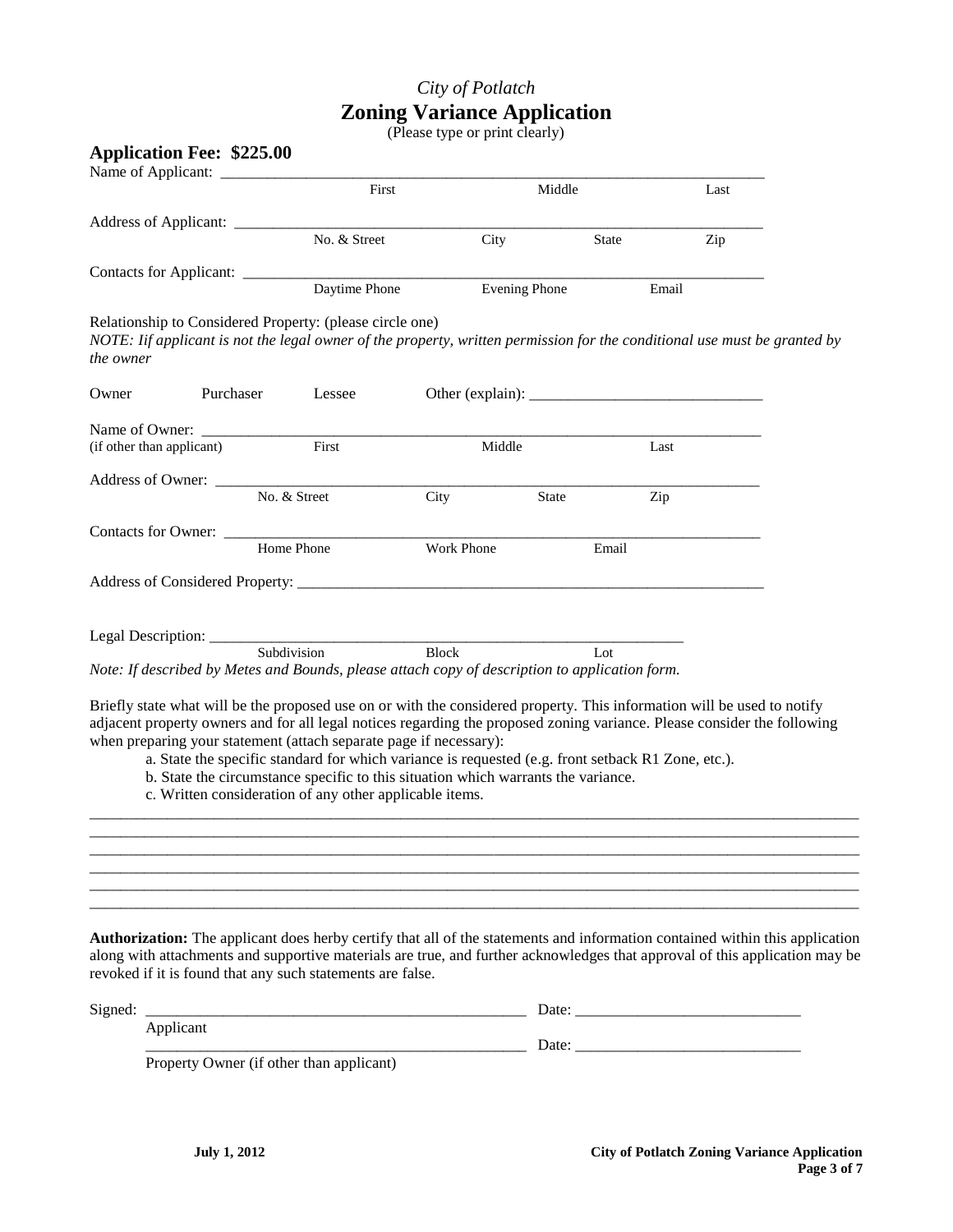### Criteria and Considerations

(Please type or print clearly; if necessary use additional pages)

#### **Criteria and Considerations**

In order for the Planning and Zoning Commission to issue a Zoning Variance, the Commission must make findings of compliance with the following relevant criteria and considerations. Please indicate, in the space provided below (and/or on additional pages), all necessary information to satisfy the request of each criteria.

#### **Definition of Zoning Variance Request:**

The proposed activity described in the brief proposal on page one would be in violation of Section 5-  $\Box$  (state section number) of Chapter 5 OR Table 2-B- $\Box$  (1, 2, or 3) of the Potlatch Zoning Ordinance which requires that:

\_\_\_\_\_\_\_\_\_\_\_\_\_\_\_\_\_\_\_\_\_\_\_\_\_\_\_\_\_\_\_\_\_\_\_\_\_\_\_\_\_\_\_\_\_\_\_\_\_\_\_\_\_\_\_\_\_\_\_\_\_\_\_\_\_\_\_\_\_\_\_\_\_\_\_\_\_\_\_\_\_\_ \_\_\_\_\_\_\_\_\_\_\_\_\_\_\_\_\_\_\_\_\_\_\_\_\_\_\_\_\_\_\_\_\_\_\_\_\_\_\_\_\_\_\_\_\_\_\_\_\_\_\_\_\_\_\_\_\_\_\_\_\_\_\_\_\_\_\_\_\_\_\_\_\_\_\_\_\_\_\_\_\_\_ \_\_\_\_\_\_\_\_\_\_\_\_\_\_\_\_\_\_\_\_\_\_\_\_\_\_\_\_\_\_\_\_\_\_\_\_\_\_\_\_\_\_\_\_\_\_\_\_\_\_\_\_\_\_\_\_\_\_\_\_\_\_\_\_\_\_\_\_\_\_\_\_\_\_\_\_\_\_\_\_\_\_

**Criteria #1**. Please describe the special conditions and/or circumstances which are peculiar to the property (such as size, shape, topography or location) which are not applicable to other property similarly situated in the same zoning district.

\_\_\_\_\_\_\_\_\_\_\_\_\_\_\_\_\_\_\_\_\_\_\_\_\_\_\_\_\_\_\_\_\_\_\_\_\_\_\_\_\_\_\_\_\_\_\_\_\_\_\_\_\_\_\_\_\_\_\_\_\_\_\_\_\_\_\_\_\_\_\_\_\_\_\_\_\_\_\_\_\_\_ \_\_\_\_\_\_\_\_\_\_\_\_\_\_\_\_\_\_\_\_\_\_\_\_\_\_\_\_\_\_\_\_\_\_\_\_\_\_\_\_\_\_\_\_\_\_\_\_\_\_\_\_\_\_\_\_\_\_\_\_\_\_\_\_\_\_\_\_\_\_\_\_\_\_\_\_\_\_\_\_\_\_ \_\_\_\_\_\_\_\_\_\_\_\_\_\_\_\_\_\_\_\_\_\_\_\_\_\_\_\_\_\_\_\_\_\_\_\_\_\_\_\_\_\_\_\_\_\_\_\_\_\_\_\_\_\_\_\_\_\_\_\_\_\_\_\_\_\_\_\_\_\_\_\_\_\_\_\_\_\_\_\_\_\_ \_\_\_\_\_\_\_\_\_\_\_\_\_\_\_\_\_\_\_\_\_\_\_\_\_\_\_\_\_\_\_\_\_\_\_\_\_\_\_\_\_\_\_\_\_\_\_\_\_\_\_\_\_\_\_\_\_\_\_\_\_\_\_\_\_\_\_\_\_\_\_\_\_\_\_\_\_\_\_\_\_\_ \_\_\_\_\_\_\_\_\_\_\_\_\_\_\_\_\_\_\_\_\_\_\_\_\_\_\_\_\_\_\_\_\_\_\_\_\_\_\_\_\_\_\_\_\_\_\_\_\_\_\_\_\_\_\_\_\_\_\_\_\_\_\_\_\_\_\_\_\_\_\_\_\_\_\_\_\_\_\_\_\_\_ \_\_\_\_\_\_\_\_\_\_\_\_\_\_\_\_\_\_\_\_\_\_\_\_\_\_\_\_\_\_\_\_\_\_\_\_\_\_\_\_\_\_\_\_\_\_\_\_\_\_\_\_\_\_\_\_\_\_\_\_\_\_\_\_\_\_\_\_\_\_\_\_\_\_\_\_\_\_\_\_\_\_ \_\_\_\_\_\_\_\_\_\_\_\_\_\_\_\_\_\_\_\_\_\_\_\_\_\_\_\_\_\_\_\_\_\_\_\_\_\_\_\_\_\_\_\_\_\_\_\_\_\_\_\_\_\_\_\_\_\_\_\_\_\_\_\_\_\_\_\_\_\_\_\_\_\_\_\_\_\_\_\_\_\_ \_\_\_\_\_\_\_\_\_\_\_\_\_\_\_\_\_\_\_\_\_\_\_\_\_\_\_\_\_\_\_\_\_\_\_\_\_\_\_\_\_\_\_\_\_\_\_\_\_\_\_\_\_\_\_\_\_\_\_\_\_\_\_\_\_\_\_\_\_\_\_\_\_\_\_\_\_\_\_\_\_\_ \_\_\_\_\_\_\_\_\_\_\_\_\_\_\_\_\_\_\_\_\_\_\_\_\_\_\_\_\_\_\_\_\_\_\_\_\_\_\_\_\_\_\_\_\_\_\_\_\_\_\_\_\_\_\_\_\_\_\_\_\_\_\_\_\_\_\_\_\_\_\_\_\_\_\_\_\_\_\_\_\_\_

**Criteria #2.** Please describe why, due to the special conditions described in Criteria #1, application of the provisions of the zoning ordinance would impose undue hardship and would deprive the property owner of rights commonly enjoyed by owners of other property similarly situated in the same zoning district.

\_\_\_\_\_\_\_\_\_\_\_\_\_\_\_\_\_\_\_\_\_\_\_\_\_\_\_\_\_\_\_\_\_\_\_\_\_\_\_\_\_\_\_\_\_\_\_\_\_\_\_\_\_\_\_\_\_\_\_\_\_\_\_\_\_\_\_\_\_\_\_\_\_\_\_\_\_\_\_\_\_\_ \_\_\_\_\_\_\_\_\_\_\_\_\_\_\_\_\_\_\_\_\_\_\_\_\_\_\_\_\_\_\_\_\_\_\_\_\_\_\_\_\_\_\_\_\_\_\_\_\_\_\_\_\_\_\_\_\_\_\_\_\_\_\_\_\_\_\_\_\_\_\_\_\_\_\_\_\_\_\_\_\_\_ \_\_\_\_\_\_\_\_\_\_\_\_\_\_\_\_\_\_\_\_\_\_\_\_\_\_\_\_\_\_\_\_\_\_\_\_\_\_\_\_\_\_\_\_\_\_\_\_\_\_\_\_\_\_\_\_\_\_\_\_\_\_\_\_\_\_\_\_\_\_\_\_\_\_\_\_\_\_\_\_\_\_ \_\_\_\_\_\_\_\_\_\_\_\_\_\_\_\_\_\_\_\_\_\_\_\_\_\_\_\_\_\_\_\_\_\_\_\_\_\_\_\_\_\_\_\_\_\_\_\_\_\_\_\_\_\_\_\_\_\_\_\_\_\_\_\_\_\_\_\_\_\_\_\_\_\_\_\_\_\_\_\_\_\_ \_\_\_\_\_\_\_\_\_\_\_\_\_\_\_\_\_\_\_\_\_\_\_\_\_\_\_\_\_\_\_\_\_\_\_\_\_\_\_\_\_\_\_\_\_\_\_\_\_\_\_\_\_\_\_\_\_\_\_\_\_\_\_\_\_\_\_\_\_\_\_\_\_\_\_\_\_\_\_\_\_\_ \_\_\_\_\_\_\_\_\_\_\_\_\_\_\_\_\_\_\_\_\_\_\_\_\_\_\_\_\_\_\_\_\_\_\_\_\_\_\_\_\_\_\_\_\_\_\_\_\_\_\_\_\_\_\_\_\_\_\_\_\_\_\_\_\_\_\_\_\_\_\_\_\_\_\_\_\_\_\_\_\_\_ \_\_\_\_\_\_\_\_\_\_\_\_\_\_\_\_\_\_\_\_\_\_\_\_\_\_\_\_\_\_\_\_\_\_\_\_\_\_\_\_\_\_\_\_\_\_\_\_\_\_\_\_\_\_\_\_\_\_\_\_\_\_\_\_\_\_\_\_\_\_\_\_\_\_\_\_\_\_\_\_\_\_ \_\_\_\_\_\_\_\_\_\_\_\_\_\_\_\_\_\_\_\_\_\_\_\_\_\_\_\_\_\_\_\_\_\_\_\_\_\_\_\_\_\_\_\_\_\_\_\_\_\_\_\_\_\_\_\_\_\_\_\_\_\_\_\_\_\_\_\_\_\_\_\_\_\_\_\_\_\_\_\_\_\_ \_\_\_\_\_\_\_\_\_\_\_\_\_\_\_\_\_\_\_\_\_\_\_\_\_\_\_\_\_\_\_\_\_\_\_\_\_\_\_\_\_\_\_\_\_\_\_\_\_\_\_\_\_\_\_\_\_\_\_\_\_\_\_\_\_\_\_\_\_\_\_\_\_\_\_\_\_\_\_\_\_\_

**Criteria #3.** Please describe why the special conditions and/or circumstances listed in Criteria #1 above are not the result of actions of the applicant or the property owner.

\_\_\_\_\_\_\_\_\_\_\_\_\_\_\_\_\_\_\_\_\_\_\_\_\_\_\_\_\_\_\_\_\_\_\_\_\_\_\_\_\_\_\_\_\_\_\_\_\_\_\_\_\_\_\_\_\_\_\_\_\_\_\_\_\_\_\_\_\_\_\_\_\_\_\_\_\_\_\_\_\_\_ \_\_\_\_\_\_\_\_\_\_\_\_\_\_\_\_\_\_\_\_\_\_\_\_\_\_\_\_\_\_\_\_\_\_\_\_\_\_\_\_\_\_\_\_\_\_\_\_\_\_\_\_\_\_\_\_\_\_\_\_\_\_\_\_\_\_\_\_\_\_\_\_\_\_\_\_\_\_\_\_\_\_ \_\_\_\_\_\_\_\_\_\_\_\_\_\_\_\_\_\_\_\_\_\_\_\_\_\_\_\_\_\_\_\_\_\_\_\_\_\_\_\_\_\_\_\_\_\_\_\_\_\_\_\_\_\_\_\_\_\_\_\_\_\_\_\_\_\_\_\_\_\_\_\_\_\_\_\_\_\_\_\_\_\_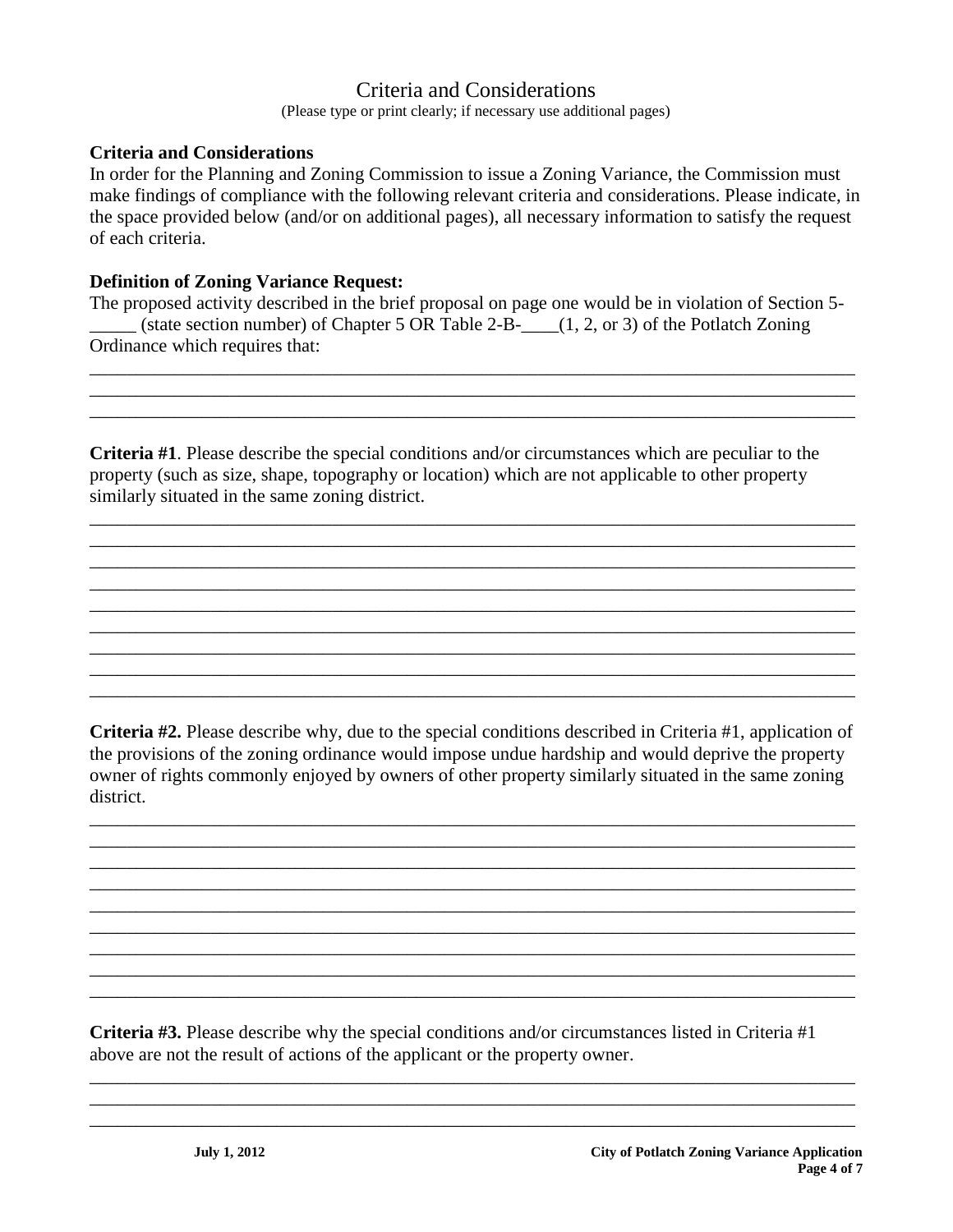Criteria #4. Please explain why the granting of the variance will not confer a special privilege to the subject property that is denied other similarly situated property in the same zoning district.

Criteria #5. Please describe why the granting of the variance will not be in conflict with the public interest or injurious to property or persons in the vicinity of the subject property.

#### **Additional Considerations**

Please list any other considerations you feel the commission should take into account when considering your application: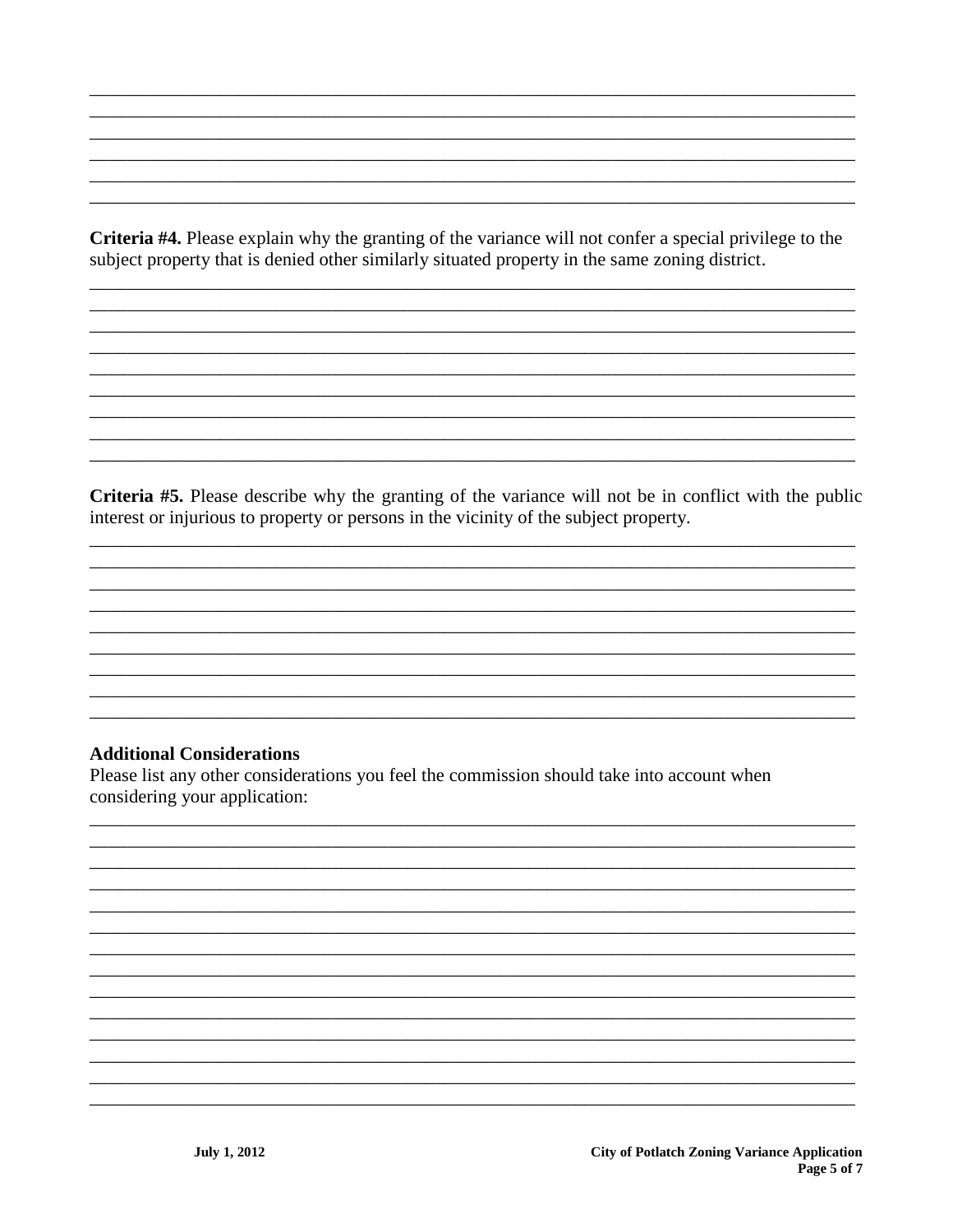### Site Plan Requirements

- 1. Plans must be a minimum of 8.5 x 11 and created to one of the following scales: 1:20 or 1:50 (to be determined by the city administrator)
- 2. Plans should be created digitally or if done by hand using black or blue ink. Inaccurate and/or illegible plans will not be accepted.
- 3. Your site plan must contain the following information:

Required:

- Name of addition or subdivision
- Complete legal description of considered property and Lot Number(s)
- $\blacksquare$  Lot(s) dimensions and square footages
- Location, name, and width of boundary streets, alleys, and easements
- North point
- Distance of all structures from property lines
- Front, side, and rear yard setbacks

#### If Applicable:

- Parking spaces (# of spaces), total parking area, and typical stall size including any required handicapped stalls
- Driveways and curb cuts in detail, including widths and setbacks
- Locations, dimensions, and square footages of all structures and use on property
- **Building heights**
- Location and dimension of signs in relation to all property lines
- Storm drainage plan, including existing and proposed storm sewers
- Location of existing and proposed sewer and water lines
- **Location of other utilities (gas, phone, power, etc.)**
- **Lighting**
- Dumpster location
- Building access
- **Architectural elevation**
- Traffic impact study (if applicable)
- Building code compliance, including required occupancy and/or building permits
- Minimum lot size per zoning
- Minimum lot width
- Locations of sidewalks, curbs, and gutters (if deteriorated, repair or replacement may be required)
- Fire protection